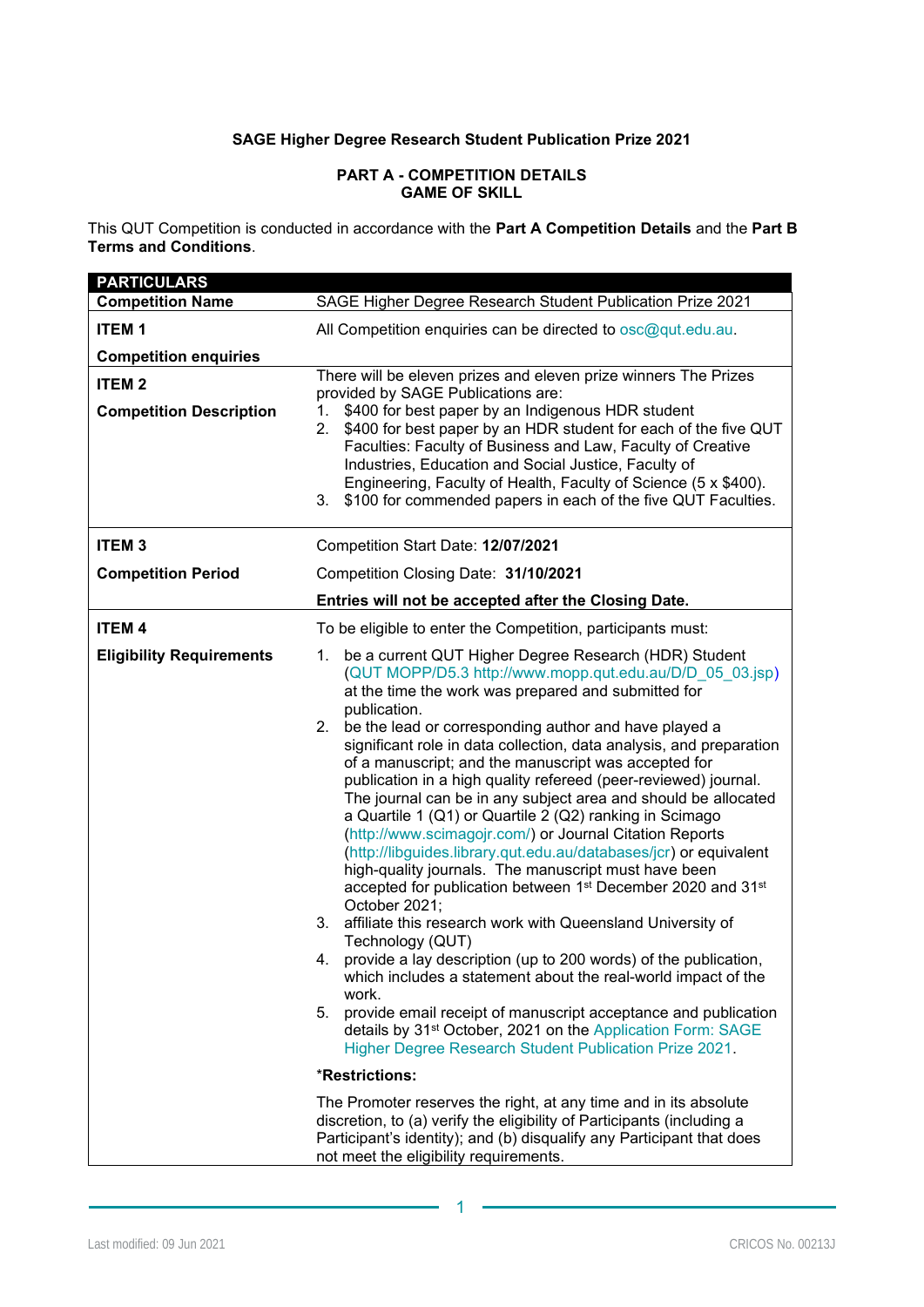| <b>ITEM 5</b><br>How to enter                     | To enter this Competition, a Participant may submit only one piece<br>of work.                                                                                                                                                                                                                                                                                                                                                                                                                              |
|---------------------------------------------------|-------------------------------------------------------------------------------------------------------------------------------------------------------------------------------------------------------------------------------------------------------------------------------------------------------------------------------------------------------------------------------------------------------------------------------------------------------------------------------------------------------------|
|                                                   | Competition entries must be submitted by completing the<br>application form online including the upload of documents 1 and 2<br>by 11:59pm 31 <sup>st</sup> October 2021.                                                                                                                                                                                                                                                                                                                                   |
|                                                   | 1. the author's accepted manuscript (final draft)<br>email acknowledgement from journal of acceptance of<br>2.<br>manuscript between 12:00am on 1 <sup>st</sup> December 2020 and<br>11:59pm on 31 <sup>st</sup> October 2021.                                                                                                                                                                                                                                                                              |
|                                                   | The Promoter reserves the right, at any time and in its absolute<br>discretion, to (a) verify the validity of any Entry; and (b) disqualify<br>any Invalid Entry, or any Entry submitted not in accordance with<br>these Terms.                                                                                                                                                                                                                                                                             |
| <b>ITEM 6</b><br>Prize(s)                         | There will be eleven prizes and eleven prize winners The Prizes<br>provided by SAGE Publications are:<br>1. \$400 for best paper by an Indigenous HDR student<br>\$400 for best paper by an HDR student for each of the five<br>2.<br>QUT Faculties: Faculty of Business & Law, Faculty<br>of Creative Industries, Education and Social Justice,<br>Faculty of Engineering, Faculty of Health, Faculty of<br>Science (5 x \$400).<br>\$100 for commended papers in each of the five QUT<br>3.<br>Faculties. |
| <b>ITEM7</b><br><b>Selection of prize winners</b> | <b>JUDGING:</b>                                                                                                                                                                                                                                                                                                                                                                                                                                                                                             |
|                                                   | All valid Entries will be judged by a Judging Panel appointed by the<br>Promoter in its sole discretion. There will be a panel for each QUT<br>Faculty consisting of three members including:                                                                                                                                                                                                                                                                                                               |
|                                                   | 1. Members of the Office for Scholarly Communication<br>2. Faculty and Institute members on the Office for Scholarly<br>Communications (OSC) Advisory Group                                                                                                                                                                                                                                                                                                                                                 |
|                                                   | <b>COMPETITION SELECTION CRITERIA:</b>                                                                                                                                                                                                                                                                                                                                                                                                                                                                      |
|                                                   | The prize winners will be selected by the Promoter by 26 <sup>th</sup><br>November 2021, and all valid Entries will be judged based on the<br>following criteria.                                                                                                                                                                                                                                                                                                                                           |
|                                                   | Criterion 1: The originality of the research. The work is not a<br>compilation of existing works (not a systematic review or literature<br>review).                                                                                                                                                                                                                                                                                                                                                         |
|                                                   | <b>Criterion 2:</b> Readability: The paper is well written, easy to read and<br>understand and it is well organised.                                                                                                                                                                                                                                                                                                                                                                                        |
|                                                   | <b>Criterion 3:</b> Contribution of the applicant to the publication or work.                                                                                                                                                                                                                                                                                                                                                                                                                               |
|                                                   | <b>Criterion 4: Quality of lay summary.</b>                                                                                                                                                                                                                                                                                                                                                                                                                                                                 |
|                                                   |                                                                                                                                                                                                                                                                                                                                                                                                                                                                                                             |
|                                                   | <b>ANNOUNCEMENT OF PRIZE WINNERS:</b><br>The Promoter will use reasonable endeavours to notify the prize                                                                                                                                                                                                                                                                                                                                                                                                    |

-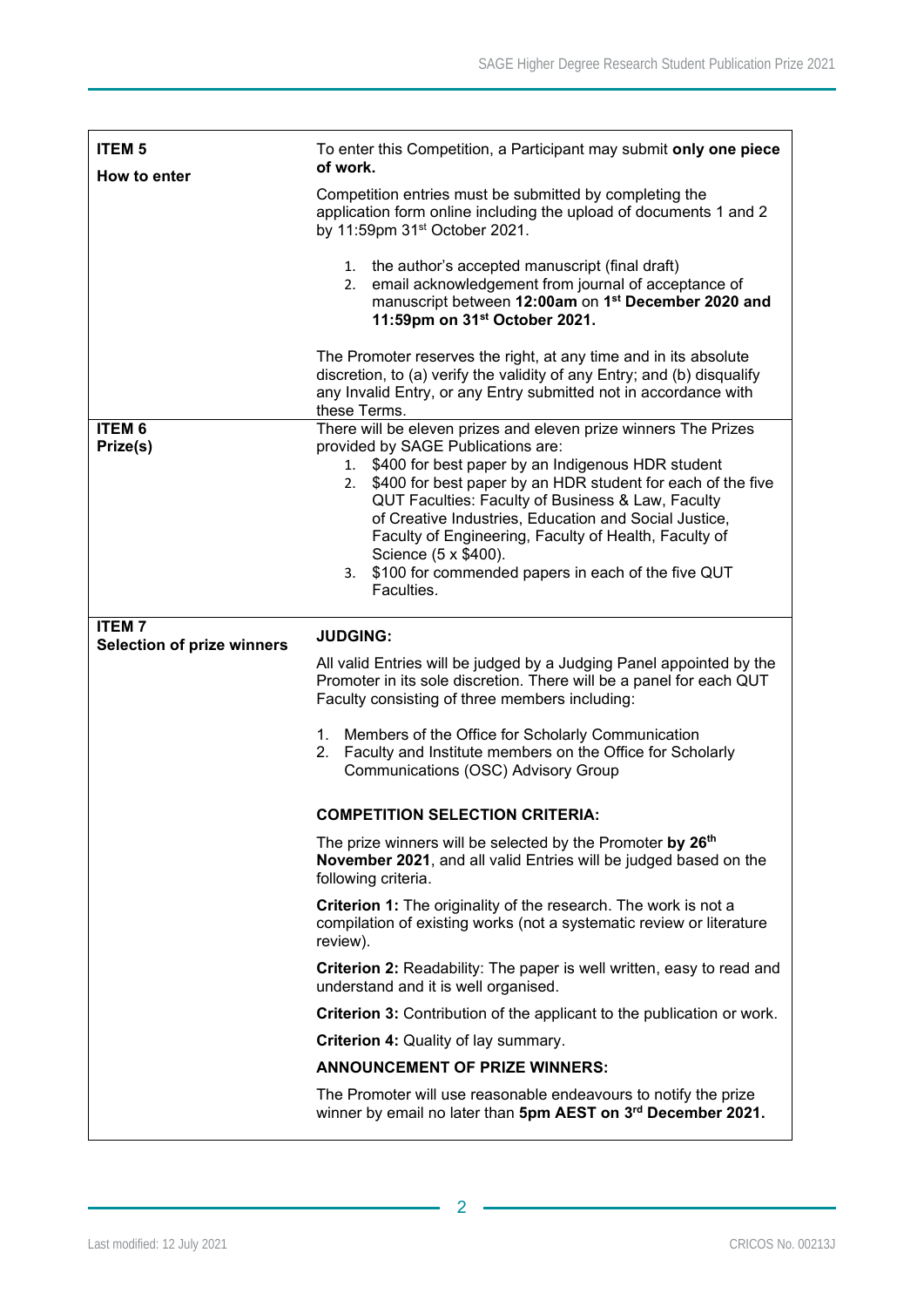| <b>ITEM8</b><br><b>Claiming the prize</b>           | The prize winners must claim their prize by 5:00pm AEST on 17th<br>December, 2021 (the "Forfeiture Date") by:                                                |
|-----------------------------------------------------|--------------------------------------------------------------------------------------------------------------------------------------------------------------|
|                                                     |                                                                                                                                                              |
|                                                     | (a) submitting bank details when requested to allow electronic<br>transfer of prize winning funds, and                                                       |
|                                                     | (b) collecting a certificate in person at QUT, at Kelvin Grove<br>campus before the Forfeiture Date.                                                         |
|                                                     | Where agreed, QUT at its own expense will make arrangements for<br>shipping of a certificate to a prize winner.                                              |
|                                                     | If a prize winner does not claim their prize before the specified<br>Forfeiture Date, the winner shall forfeit their prize.                                  |
| <b>ITEM9</b>                                        | In order to participate in this Competition, Participants are required                                                                                       |
| <b>Participant's Personal</b><br><b>Information</b> | to provide the Promoter with personal information such as the<br>Participant's:                                                                              |
|                                                     | Name, email address, student number and phone number. This<br>information will not be used for any other purpose and will not be<br>passed to a third party. |
| <b>ITEM 10</b><br><b>Special Conditions</b>         | <b>NIL</b>                                                                                                                                                   |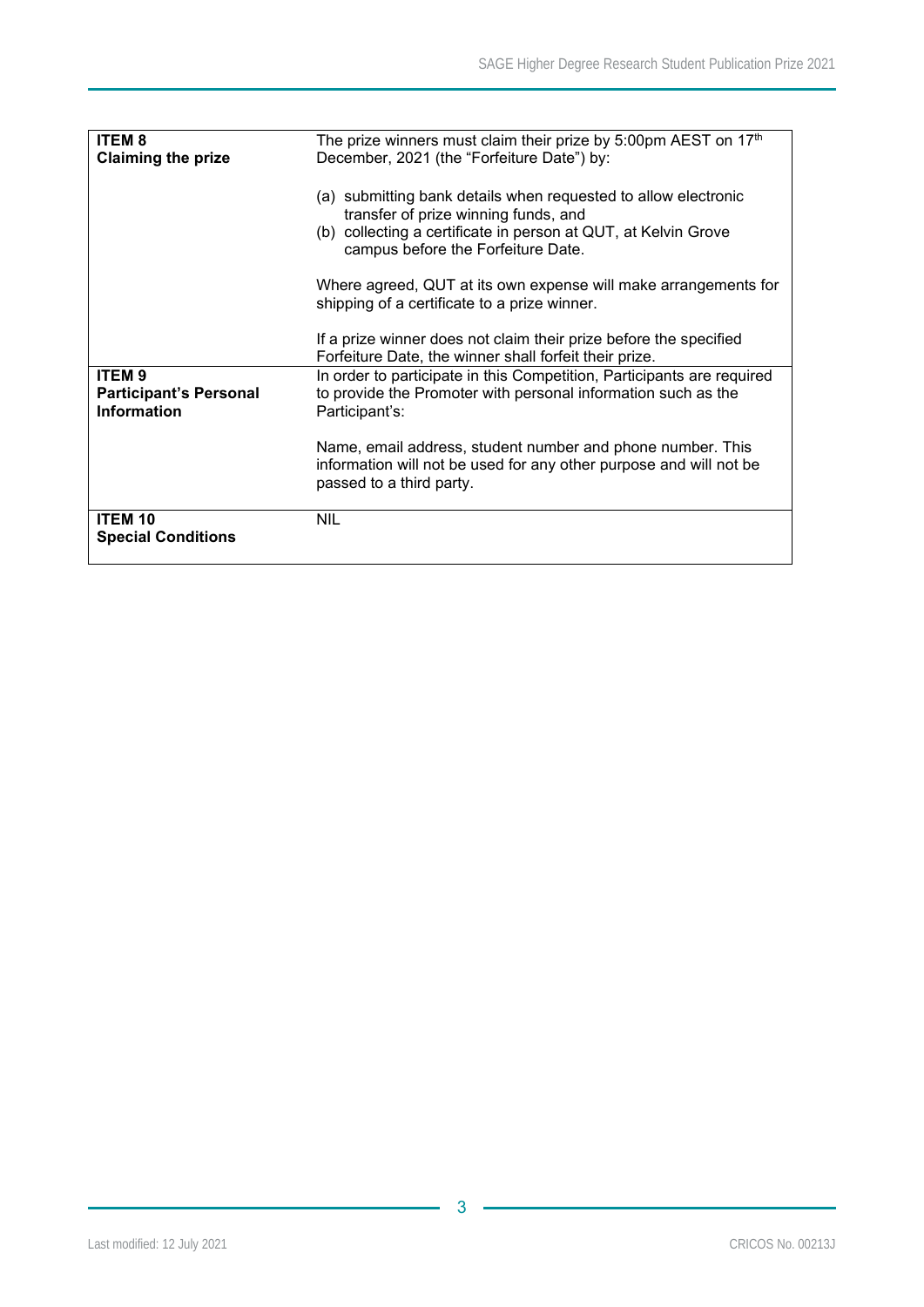# **PART B – TERMS AND CONDITIONS FOR QUT GAME OF SKILL**

- 1. The Part A Competition Details, these Part B Terms and Conditions and all information on "how to enter" this Competition (collectively the "**Terms**") apply to this Competition (the "**Competition**").
- 2. The Competition will be conducted by the Queensland University of Technology (ABN: 83 791 724 622, CRICOS Provider No. 00213J) of 2 George Street, Brisbane, QLD, 4000 ("**QUT**" or the "**Promoter"**) during the Competition Period specified in Part A.
- 3. By entering this Competition, you (the "**Participant**") warrant that you have read, understood and agree to be bound by the Terms.
- 4. If the Participant is under the age of 18 years, the Participant will be deemed to have obtained the permission of the Participant's parent or legal guardian to participate in the Competition and for the Promoter to use the Competition Entry as set out in these Terms.
- 5. The Promoter reserves the right to amend or replace these Terms and/or any Competition rules or procedures at any time and for any reason.
- 6. **Interpretation**. Any reference to "includes" or "including" means without limitation, and where permitted in Part A, any reference to (a) Participant includes multiple Participants entering the Competition as a team; (b) Competition Entry includes multiple Entries; and (c) Prize includes multiple prizes.

### **COMPETITION ENTRY REQUIREMENTS**

- 7. No responsibility is accepted for late, lost, incorrectly submitted or misdirected entries.
- 8. Competition Entries must be received by the Promoter during the Competition Period.
- 9. Entries that are incomplete, indecipherable, illegible, forged, manipulated, tampered with in any way, contain any defamatory, offensive or unlawful content, any Entry that has the potential to damage the reputation of any individual or entity, or entries that the Promoter reasonably considers do not comply with these Terms ("**Invalid Entries**"). All Invalid Entries will be removed from the Competition.
- 10. If a Participant is required to submit a literary, dramatic, musical or artistic work (a "**Work**") as their Competition Entry (whether in written, audio, electronic or visual form, or any combination thereof), the Participant warrants that:
	- (a) Their Entry is original work by the Participant; and
	- (b) They have obtained all required permissions, approvals and/or consents in respect of the Entry, including:
		- i. all necessary copyright title or interest in their Entry to entitle the Participant to submit the Entry and to effectively provide the Promoter with the rights in relation to the Entry set out in these Terms;
		- ii. privacy and other consents from all individuals appearing in the work; and
		- iii. consents from any property owners (as applicable).
	- (c) their Entry is not, and its use by the Promoter, will not infringe the rights (including intellectual property rights) of any third party, and indemnifies the Promoter against any loss, claim or damage arising out of or in connection with breach of this warranty.
- 11. Participants grant to the Promoter, at no cost to the Promoter, a royalty free, irrevocable, perpetual, worldwide, non-exclusive licence to use share and link (direct members of the public) to places where they can find copies of the Participant's Entry for: (a) promotional and educational purposes relating to the Competition; and (b) any other promotional purposes relating to QUT.

#### **JUDGING AND PRIZES**

- 12. This Competition is a game of skill. Chance plays no part in determining a winning. Entry, and the judges will judge all valid Entries based on merit and the Competition selection criteria specified in Part A.
- 13. A Participant claiming to be a prize winner must provide proof of identity, if required by the Promoter. Each prize winner may also be required to sign a document indicating they have received their prize at the time of collection.
- 14. If a prize winner is under the age of 18 years, their prize may be awarded to the prize winner's parent or legal guardian.
- 15. The Promoter may, but is not obliged, to publish the results of the Competition. By entering this Competition, the participant agrees to the Promoter publishing their name as a winner in any media whatsoever (unless otherwise advised by the Participant during the Competition Period).
- 16. Prizes are subject to availability. If a prize is unavailable, the Promoter, in its absolute discretion, reserves the right to substitute the prize with a prize to the same or similar value and/or specification.